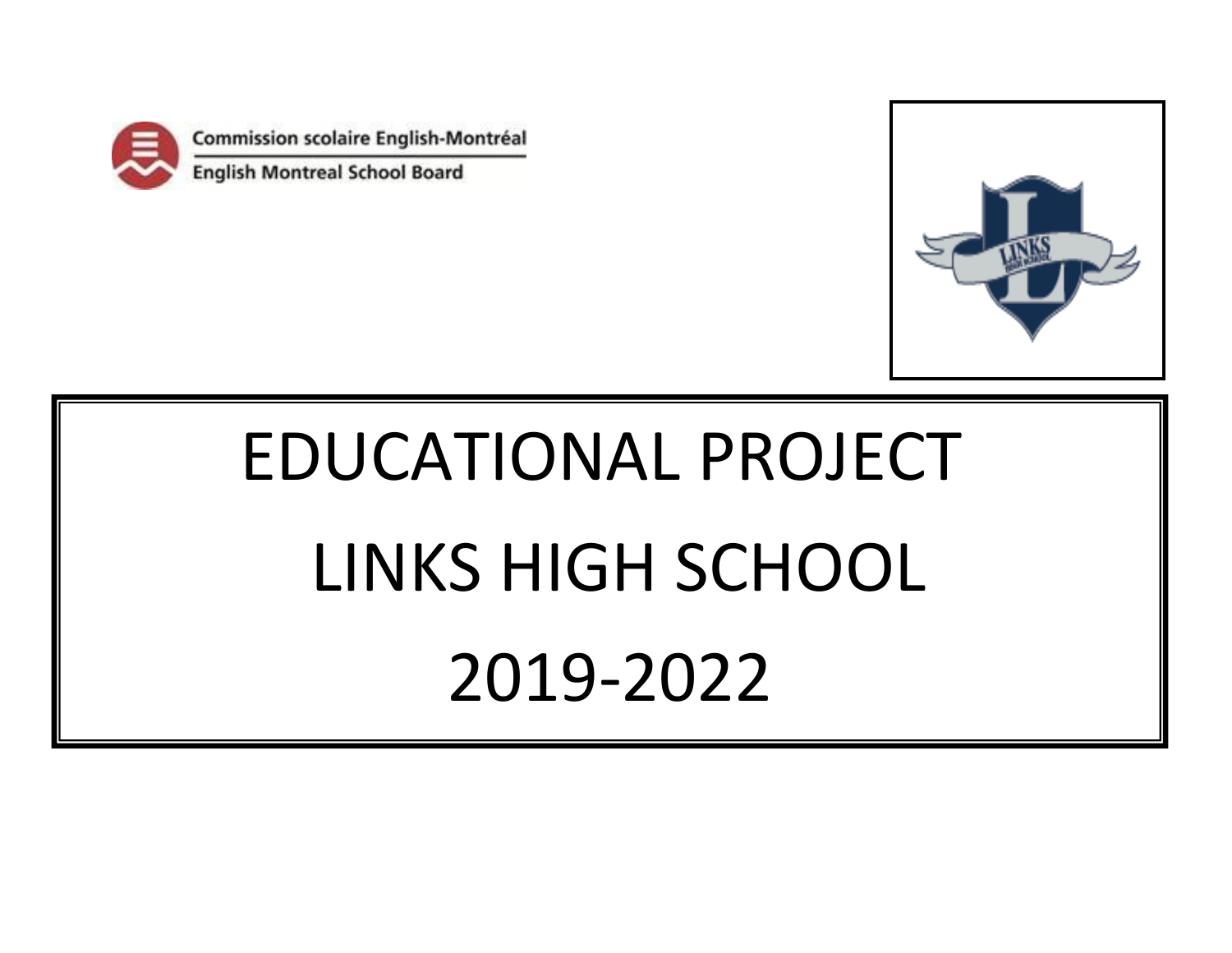### **Table of Contents**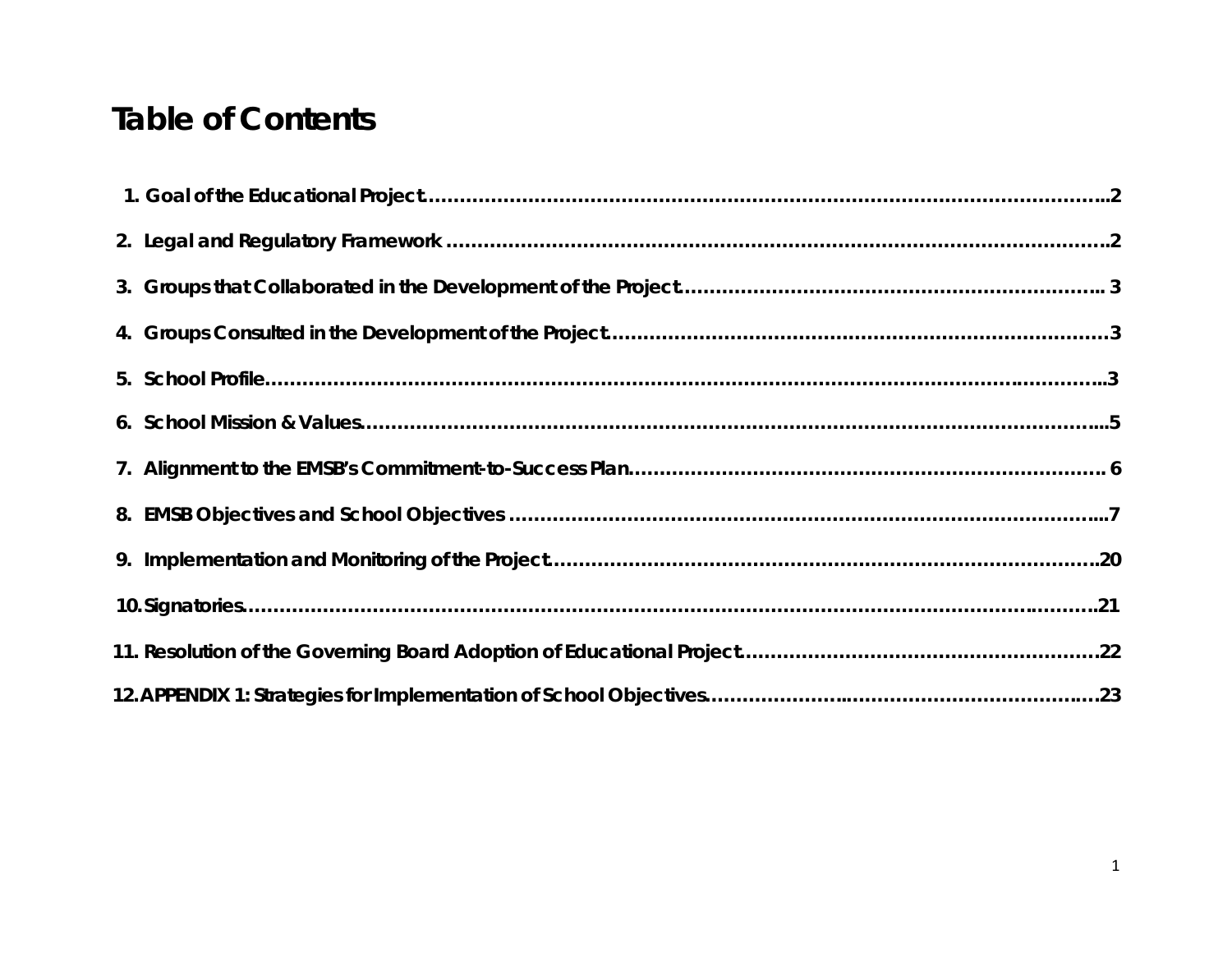### **The Educational Project**

The educational project is a strategic tool for defining and making known to the educational community of a school the orientations, priorities for action and expected results to ensure the educational success of all students. It is developed in response to the characteristics and needs of the students attending the school and the community's educational expectations.

The goal of the educational project of a school makes it possible to share, with all its educational stakeholders (students, parents, teachers other school staff and representatives of the community and the School Board), a common vision of findings and challenges to create a mobilization around student-centered goals and objectives. The Educational Project describes what the school intends to do to ensure the educational success and well-being of all its students and the efforts that will be necessary to achieve it.

### **The Legal Framework**

Article 36 of the Education Act states,

"In keeping with the principle of equality of opportunity, the mission of a school is to impart knowledge to students, foster their social development and give them qualifications, while enabling them to undertake and achieve success in a course of study. A school shall pursue its mission within the framework of an educational project."

The law describes:

- the principal content of the educational project (Article 37)
- the period covered by the project (Article 37.1, 459.3)
- the role of the governing board and the various stakeholders involved in the school community (Article 74)
- the communication of the educational project and its evaluation to the public, in particular the parents and school staff (Article 75)
- the role of the principal in the coordination of the process (Article 96.13)
- the role of the school board in ensuring coherence with the Commitment-to-Success Plan (Article 209.2)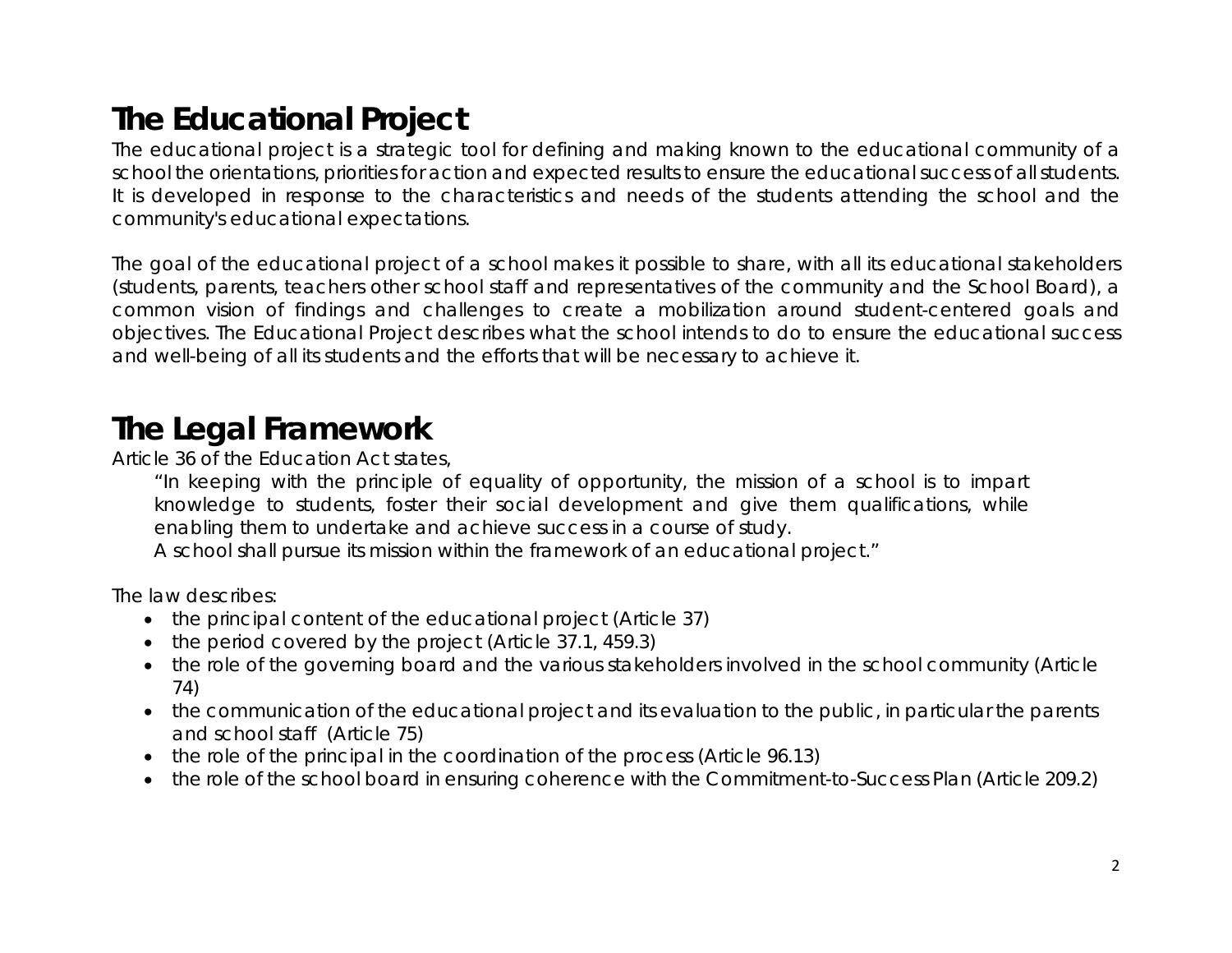### **Groups that Collaborated in the Development of the Project**

- The governing board
- The school team, composed of a cross section of staff members, led by the principal

### **Groups Consulted in the Development of the Project**

- The governing board
- The school's parent community at large
- Students
- All staff, including, teachers, professionals, support staff

### **School Profile**

LINKS high school is a secondary school situated in the Eastern part of the Island of Montreal, in the Borough of Ahuntsic-Cartierville (9905 Papineau Avenue) and shares the facilities with St. Pius X Career Centre. LINKS School specializes in the education of students with special needs whose needs are greater than what a regular high school offers. All of our students have significant learning challenges related to cognitive impairment. Students with cognitive impairments usually acquire developmental milestones late, and have more difficulty learning self-help skills, social skills, and communicating with others. A cognitive impairment may be deemed to be mild, moderate or severe. A severe cognitive impairment implies that the student's intellectual functioning is below average. These students will need support for most activities in the classroom, but can learn basic skills and adaptive behaviour to assist with life skills.

The school welcomes 60 students that range in age from 12 to 21. The percentage of male students is 70%, while female students make up 30% of the population. Approximately 80% of our students were born in Quebec, and English is the main language spoken at home. Other students come from other provinces as well as various countries. Every year, we welcome a few Temporary Stay students from various countries. Some students travel independently to school while the remainder rely on school bus transportation or adapted transportation by Société de transport de Montréal (STM), or are brought to school by their parents/guardians.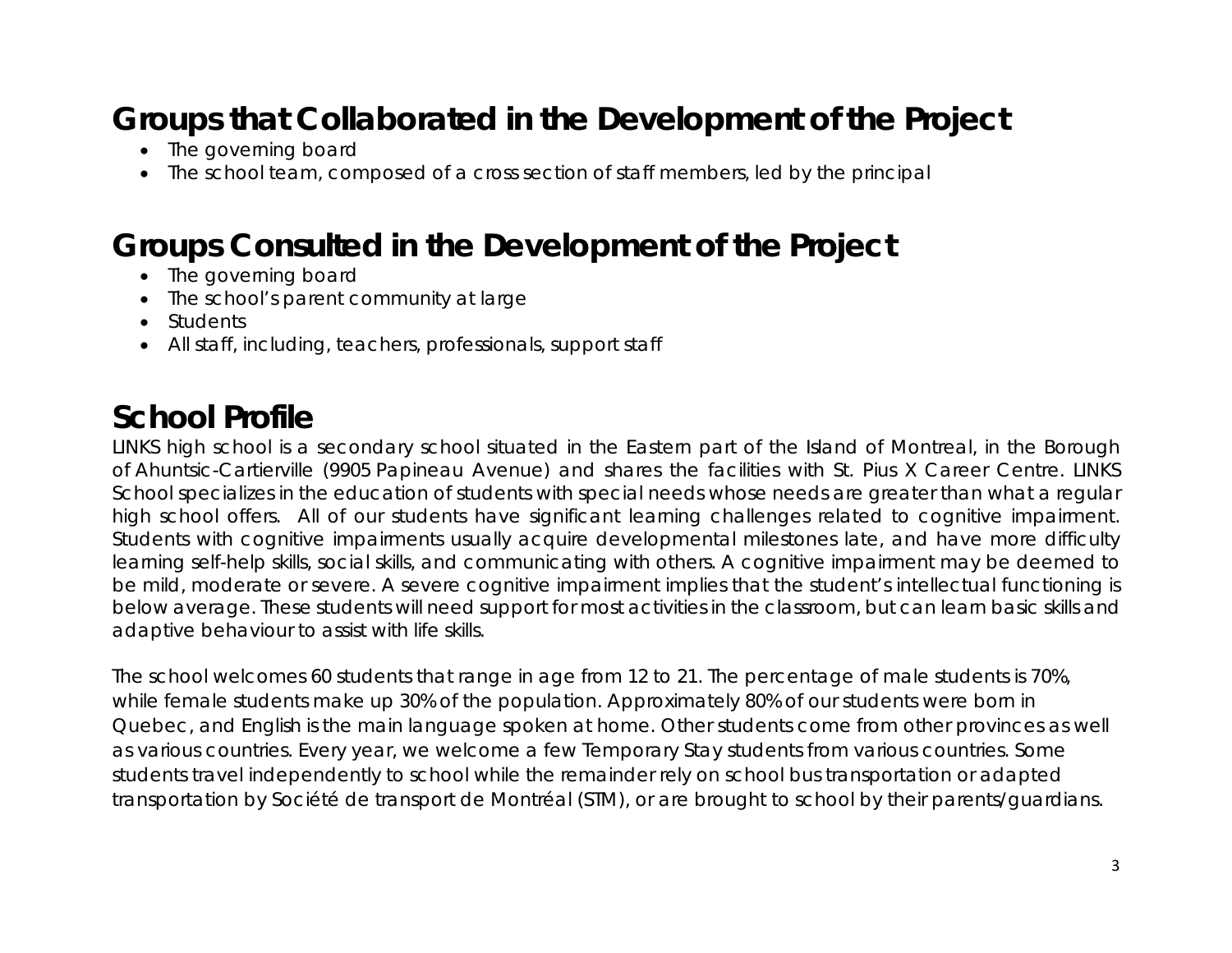The students come from varied socio-economic backgrounds. Furthermore, single parent families represent over 20% of our student population. The *Indice de milieu socio-économique* (IMSE) is an index given to a school by the Ministry that describes the socio-economic backgrounds from which the students come. The IMSE for our school is 8, with 10 being the lowest possible level. Schools with an index greater than 7 receive additional funding from the Ministry to support student success.

In 2012, the school name was changed from Paul VI High School to the acronym L.I.N.K.S. (Literacy, Interdependence, Networking, Knowledge and Success). In using this acronym, the school acknowledged the need for students to be literate, in both languages and in Mathematics. Students become independent, but also interdependent, fostering mutual relationships with peers, family and the community at large. Interdependence allows students to network, making use of the resources that are available to them. They acquire the knowledge to take what they have learned out of the classroom environment and apply it to reallife settings. The goal of this education is for students to be successful, reaching their full potential, whether it may be in obtaining a qualification or the necessary life skills to contribute to daily family life, working in the community or continuing their education. As a result, the students know that they are productive and contributing members of society. Educational success has different meanings depending on the abilities and needs of different students.

All new students who study at LINKS are admitted via case conference. At this meeting, the student, their parents/guardians and a representative from their previous school will meet with a team of LINKS staff, including our administration, guidance counselor and consultants from the Student Services Department. The goal of this meeting is to decide on a program that would be the best fit for the student, taking into account their cognitive function, academic ability and degree of autonomy.

LINKS provides students with a unique learning setting whereby their individual needs are met with differentiated programming in a safe, caring environment. Over the years, these programs have evolved to reflect changing profiles as well as incorporating new curriculum and courses developed by the Ministry. In fact, LINKS teachers have been an integral part of a team that has designed some of our unique, local programs.

The school is led by one full-time principal. The staff consists of 11 teachers, one secretary, two special education technicians, six childcare workers, a 60% guidance counselor, two tutors, and an after-school program coordinator. The LINKS staff is rich in experience and education. Staff members keep abreast with the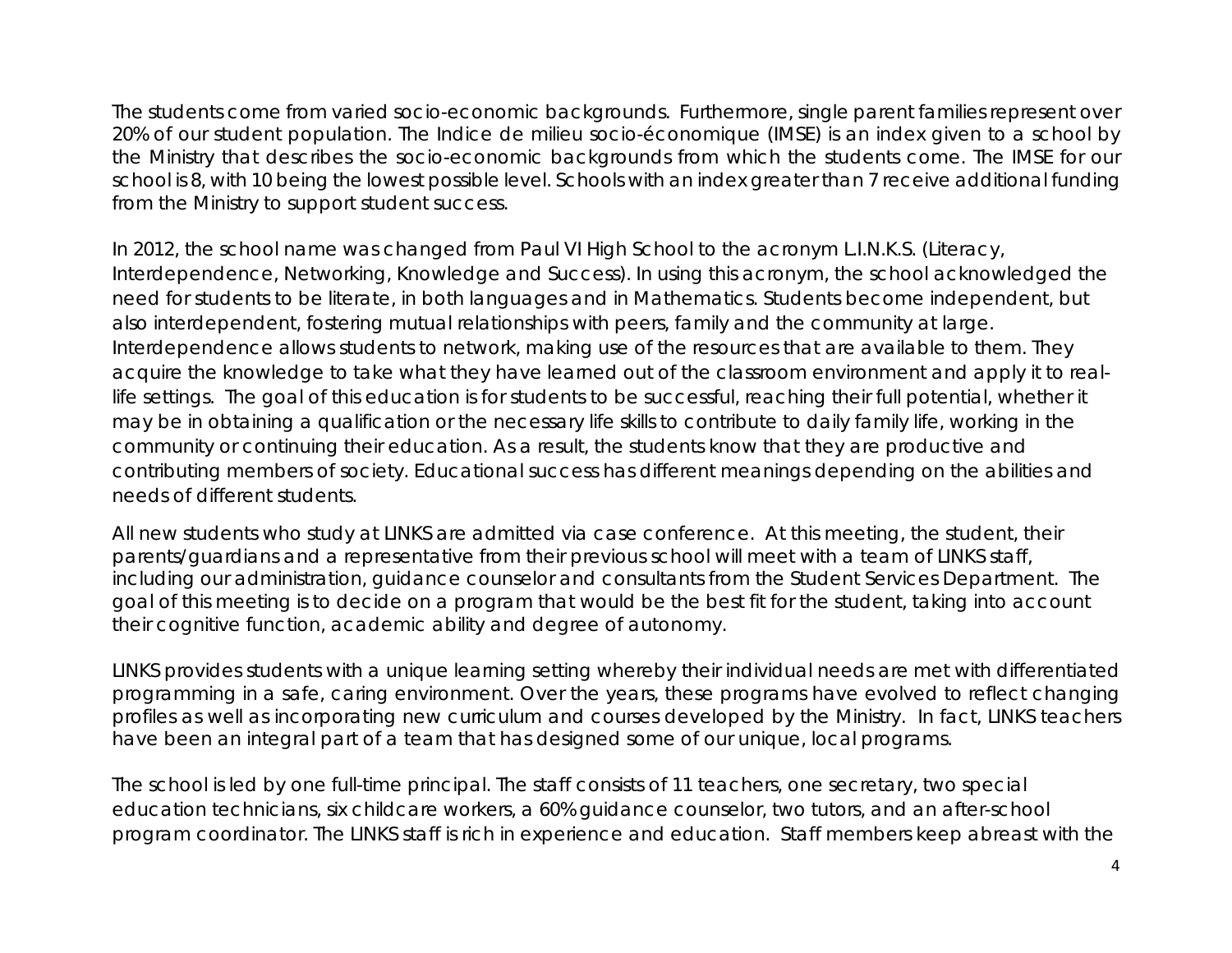most relevant research, participate in professional development activities related to their domain, and attain certification in a wide variety of fields. Teachers have been certified in Treatment and Education of Autistic and Communication Related Handicapped Children (TEACCH) in North Carolina. Their classrooms and teaching practices have been transformed to accommodate our students on the autism spectrum. All staff has also been Crisis Prevention Intervention (CPI) trained, resulting in a unified approach to situations requiring behavioural interventions. Mental health awareness campaigns have been at the forefront of all career sectors, and so our staff took part in an intensive course on Mental Health First Aid, also receiving certification. The LINKS team is committed to delivering all the necessary support, resources, tools and heart to ensure the success of all our students. As educators, we won't know what gifts are hidden in our students until we unwrap their packages.

We presently have two behaviour technicians, one who works with our most severe cognitively impaired students and the other who works with individual students at both the intervention and preventative level. To support our students and families, LINKS has hired a social worker at 1.5 days per week. LINKS has also hired a community animator to provide students with the opportunity to experience the benefits of helping others less fortunate in the community. Our community SPVM officer visits our school and meets with our students. He also gives workshops on intimidation and bullying.

When students are in a crisis or need some quiet time to relieve anxiety, there are two rooms available for them, a calming room and a sensory room. The school is presently putting together a student lounge for our older students, a place to encourage communication, interpersonal skills and motivate them at their learning environment.

One has only to walk along our hallway to experience the spirit of commitment, engagement and collaboration that exists in our school. One will immediately witness sharing, supporting and mentoring at every level. Transitioning new students into our school life, as well as transitioning students leaving our school to the next phase of their educational or vocational experience is vital. Multidisciplinary meetings to review the Individualized Education Plan (IEP) and Transition école vie active (TEVA) are organized regularly with all the relevant partners involved to ensure that our student strengths, talents and aspirations are validated and goals to achieve them are established. The IEP describes the goals set for each student for the school year, and any special support the student needs to help reach those goals The IEP creates an opportunity for the school team, parents, and students (when appropriate) to work together to improve the opportunities for each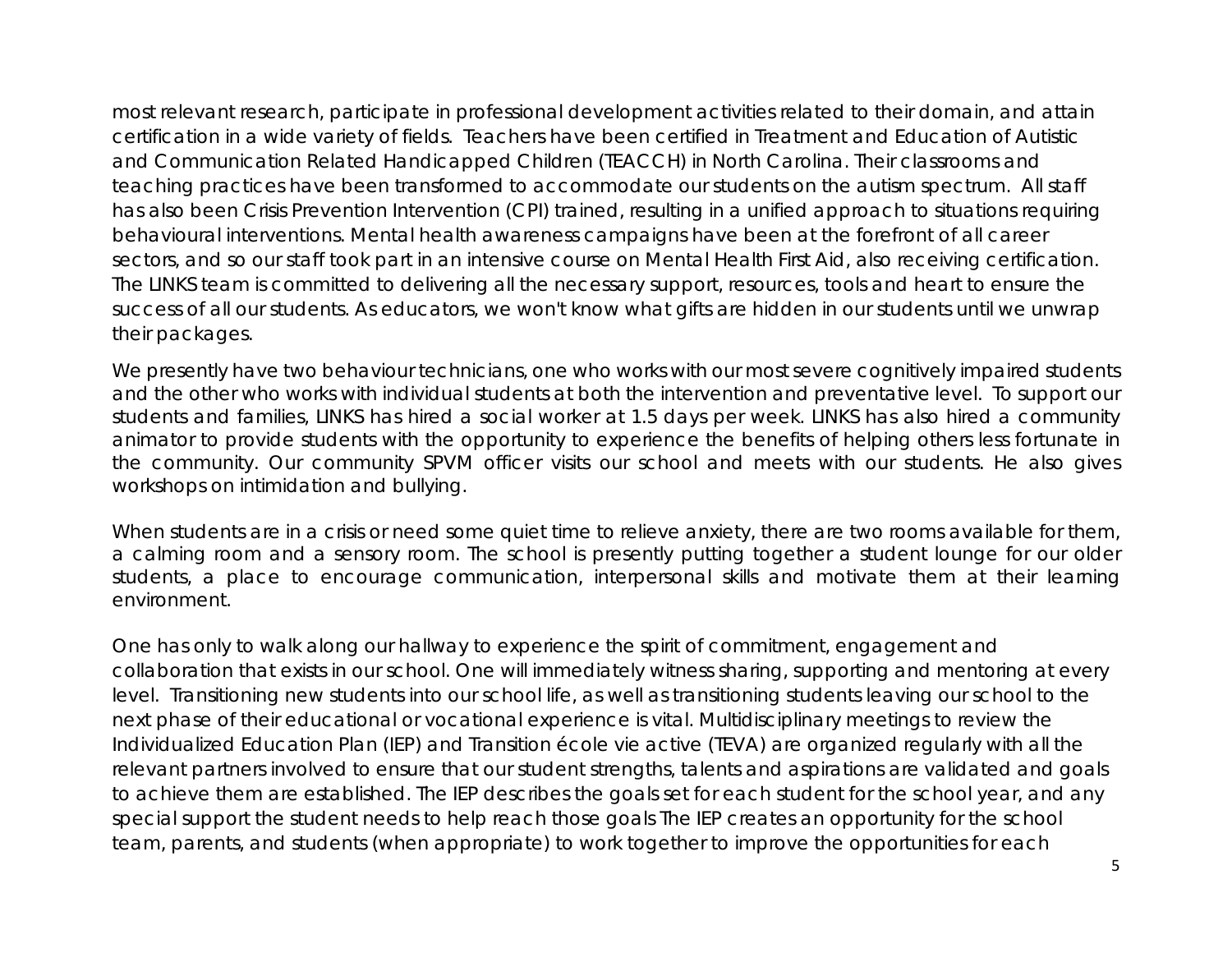student's success. TEVA is a program that provides guidance and support to students and their families to ensure a smooth transition from the youth sector to adult life.

Students have chosen collaboration as their House System theme, fostering teamwork, sharing and a sense of identity and belonging. On any given day, students are participating in Zoo Therapy, Music Therapy, Dance Therapy as well as girls and boys groups. The benefits include the encouragement of communication, an increase in socialization, relaxation, motivation, self-confidence and physical and emotional wellness.

Extra-curricular activities are numerous at LINKS. Teachers lead clubs such as sewing, film making, yoga, sports, botanical, and karaoke among others. A few years ago, we embarked on a new venture after families approached us looking for additional activities after school. The After-School Program was born and has grown to include a variety of specialized activities including adapted tennis, cooking, art, karate and music therapy. Not only do our students have a warm and safe place to go, but they also have a caring and nurturing staff listening with an attentive ear to their individual life experiences.

Some examples of our exciting ventures are growing herbs and vegetables using Nutritowers, an environmentally friendly system. The harvest is sold to the St. Pius X Culinary School and families. The school has collaborated with Youth Fusion, a community organization that supports students in the Entrepreneurship Class. Students are taught to create and sell a product or service, make a commercial, develop a business plan and finally, compete with other high schools at the Olympic Stadium for awards. In the spring of 2019, in a competition among 20 high schools in the province, LINKS won first prize. These numerous entrepreneurial projects provide our students with knowledge and skills.

LINKS has a comprehensive lunch preparation program, where students are engaged in every part of the process. They learn how to read recipes, prepare the ingredients, follow safety protocol, cook the meals and clean up. They also take orders and serve as cashiers. Several of our students go on to work successfully in cafeterias and restaurants.

Parental involvement is seen as important. Parents are involved in the Governing Board, in fundraising and special school activities. LINKS High School has an active Parent Participation Organization (PPO).

Finally, the school year culminates with a Variety Show that is the highlight for every student, family member and guest. Students participate in every aspect of preparing the show. They write the scripts, make props and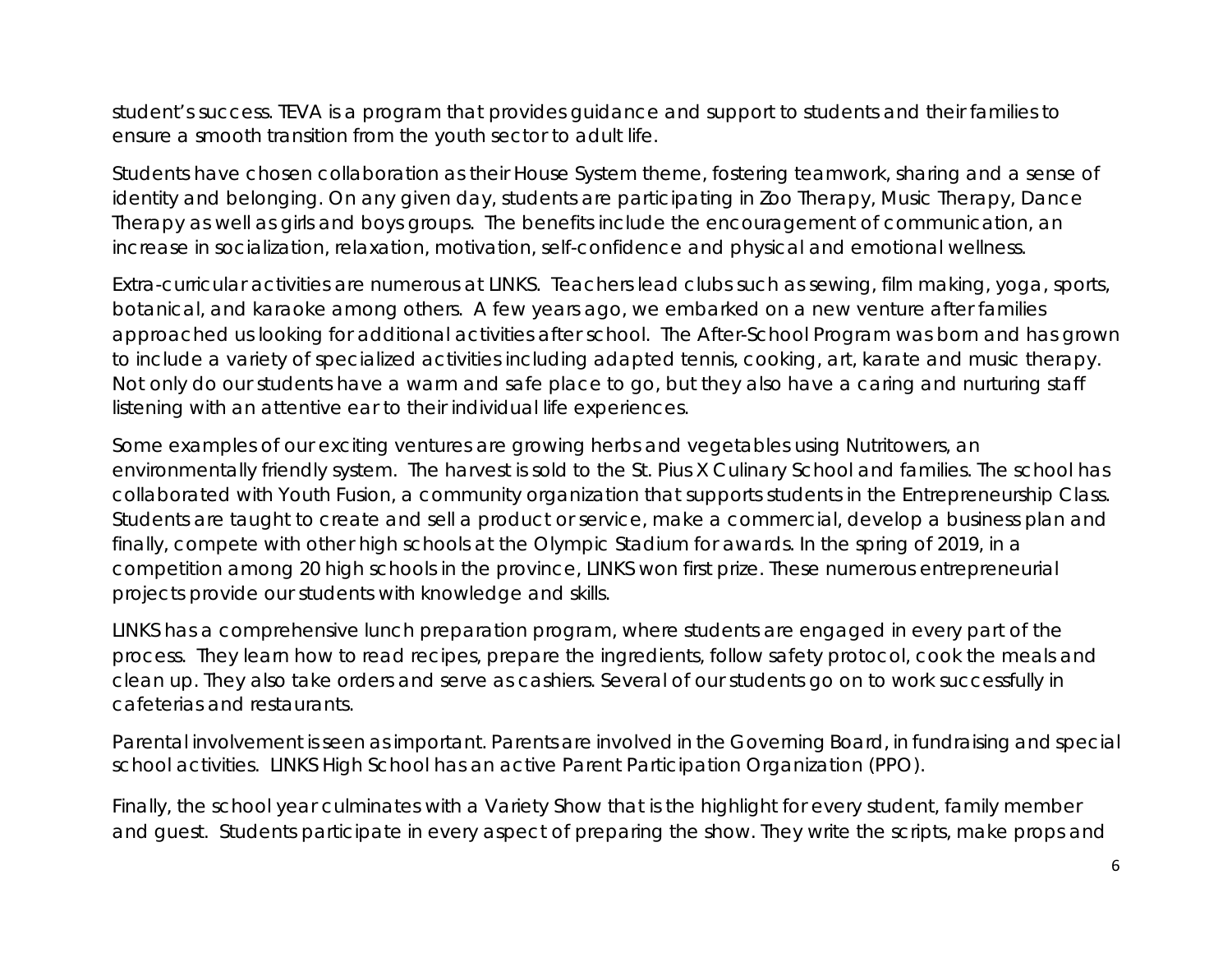costumes, choreograph and star in the production. This occasion provides the opportunity for each student to shine, and celebrate their achievements together. This experience builds self-esteem and confidence. Our students are able to say, "Yes we can!" and move forward with pride in their abilities. Our goal is not only for our students to adapt to the world around them, but to sensitize others to the incredible value they bring to society.

### **PROGRAMS AVAILABLE IN OUR SCHOOL**

LINKS offers two pathways in programming. In the first, students who have moderate to severe cognitive impairment are enrolled in the Competency-Based Approach to Social Participation (CASP). At age 16, these students continue to the DÉFIS program (in English, called Challenges). Challenges is an educational approach that facilitates social integration. The second pathway is for students who have mild cognitive impairment. It is a Modified Academic Program (MAP), that leads to the Work Oriented Training Path (WOTP) for either Pre-Work Training or training in a Semi-Skilled Trade. The Autonomy Preparation Program(APP) can be an option for WOTP students who wish to continue until age 21. The criteria for each program is dependent on each student's level of cognitive function, academic ability and degree of autonomy and age.

#### **COMPETENCY-BASED APPROACH TO SOCIAL PARTICIPATION (CASP)**

The goal of the program is to help students with moderate to severe intellectual impairments begin to develop the knowledge, skills, and attitudes necessary to be autonomous and to integrate into society. Students are between 12 and 15 years of age in this program.

#### **DÉFIS (CHALLENGES)**

The DÉFIS Program consists of courses focused on functional academic subjects, hands-on daily living skills and students are introduced to working life (universal job skills). This program is designed for students with moderate to severe cognitive disabilities, from age 16 to 21.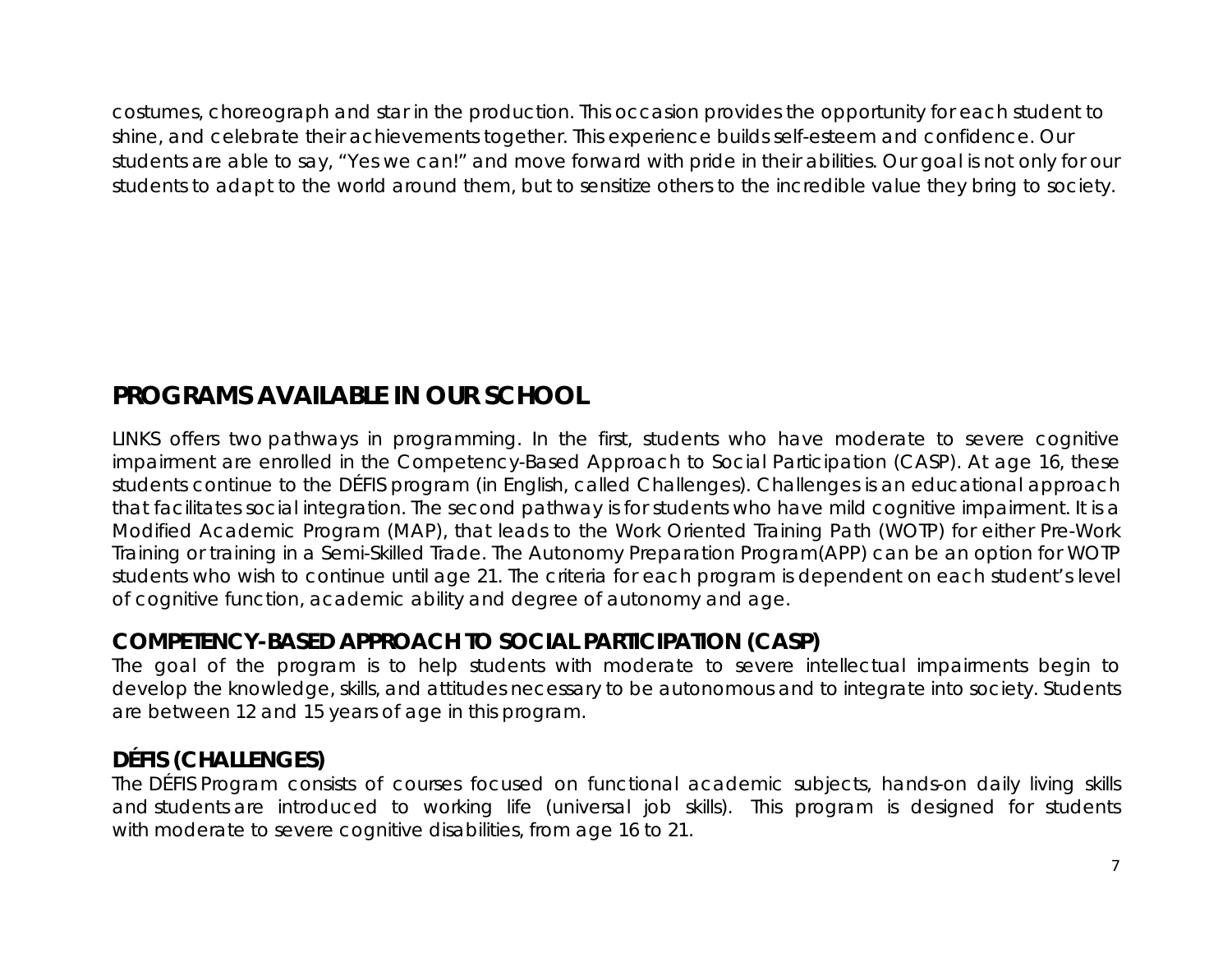### **MODIFIED ACADEMIC PROGRAM (MAP)**

The MAP program covers the Cycle One High School Curriculum (secondary 1 and 2), stretched out over a four year period.

#### **WORK-ORIENTED TRAINING PATHWAY (WOTP)**

The WOTP program consists of courses focused on functional academic subjects and work placements leading to the Pre-Work or Semi-Skilled Trade (SST) Work-Oriented Training Pathway Ministry Certification. Students may earn up two SST certificates during their time at LINKS. Generally, students who enter the WOTP have the capacity to travel autonomously and work independently at their work placement. It is must be stated that the Semi-Skilled Trade Program is only offered if there is a need depending on our student abilities.

#### **AUTONOMY PREPARATION PROGRAM (APP)**

APP is a local program (meaning that it only exists at JGHS and LINKS) that aims to teach students autonomy, self-advocacy and self-care skills, as well as academic progression in preparation for independence.

Students in the WOTP and APP programs are given Travel Training to allow them to increase their independence for daily-living and work situations. Our students are also proud to be integral parts of the LINKS Bistro, our student-run cafeteria service that promotes healthy-eating choices, meal-planning, and the standards of a commercial kitchen. Towards the end of WOTP and APP programs, the LINKS team will work with the students and their families in preparing for their transition from LINKS to the next phase of their lives.

### **Our Mission**

The mission of LINKS High School is "to serve, support and educate our students within a safe and nurturing environment". To fulfill our mission, LINKS will:

- Recognize and value the diversity of our school community;
- Ensure the maximum growth and development of each student academically, socially, spirituality and culturally;
- Provide a differentiated and individualized program tailored to meet each student's strengths, interests and learning styles;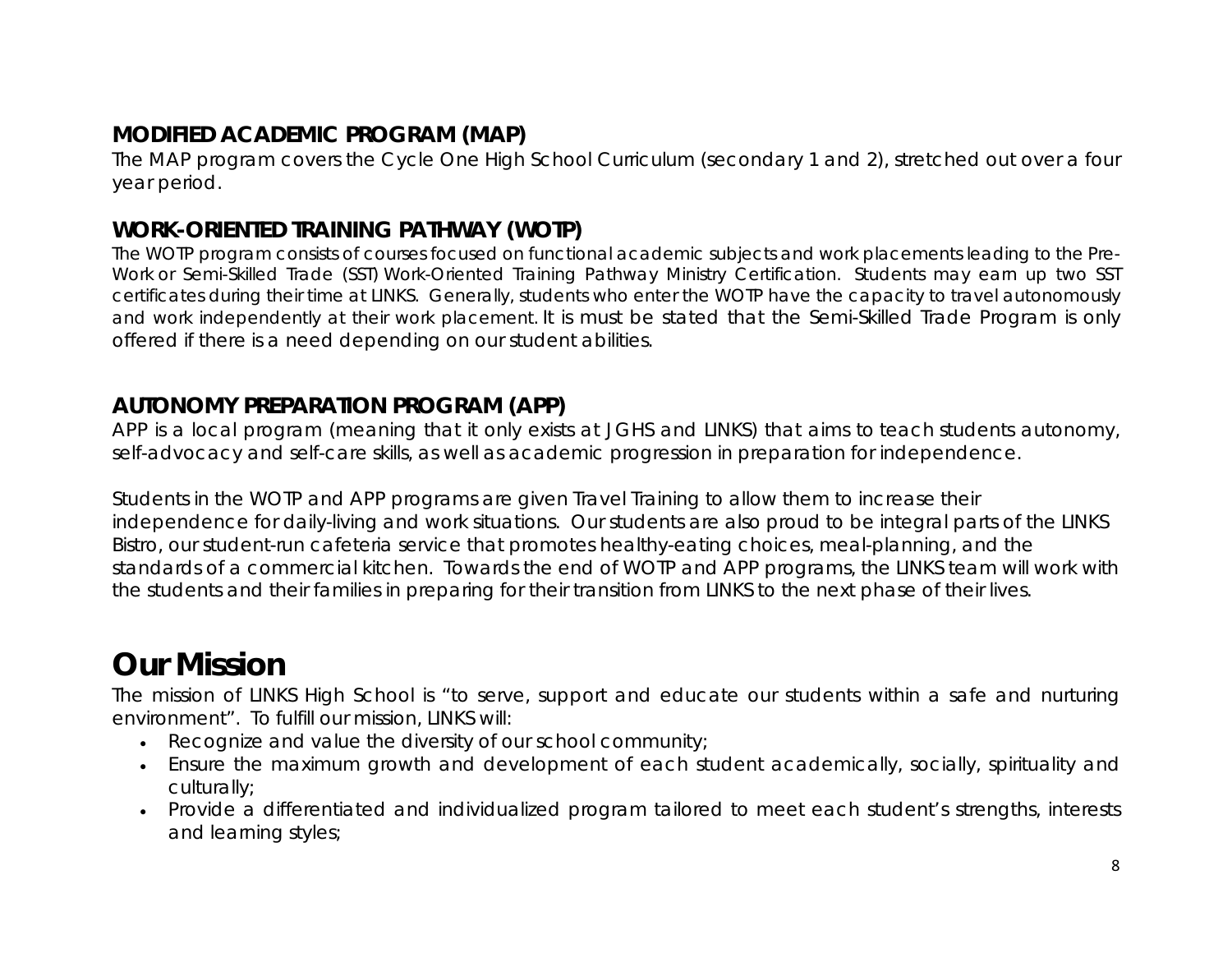- Encourage the integration of students within their community and social environment;
- Commitment to ongoing staff professional development, networking and collaboration with specialists in the field.

### **Our Values**

The LINKS HS community firmly believes in the value of each student's contribution to our school and to society as a whole. Above all, we aim to improve our students' feelings of self-worth, self-reliance, and independence all the while making incremental improvements in academic, life skill and social skill proficiency, at an individualized pace.

### **The Consultation**

A staff meeting was held during which time the school principal animated a presentation regarding the Educational Project, the EMSB's Commitment to Success Plan and the MEES' Strategic Plan, and the relationship between each document. Teaching staff, support staff, as well as professional staff members were present during the presentation and ensuing discussions. The topic was also discussed during Governing Board meetings. Shortly after the Winter Break, a survey was distributed to stakeholders, and the results of such surveys were presented at a staff meeting, as well as at a Governing Board meeting.

Parents recognized the caring approach of the school towards their children and expressed an appreciation for the ongoing communication offered by the school, whether it be to apprise them of problems or keeping them abreast of activities and important dates.

Two main challenges were identified. The first was an increase of special needs students who require specialized services and one-on-one support. The second challenge is the lack of workplace practicums. It is important to find appropriate placements for certain students who are lower functioning, and thus, we have a need to build new liasons within the working community.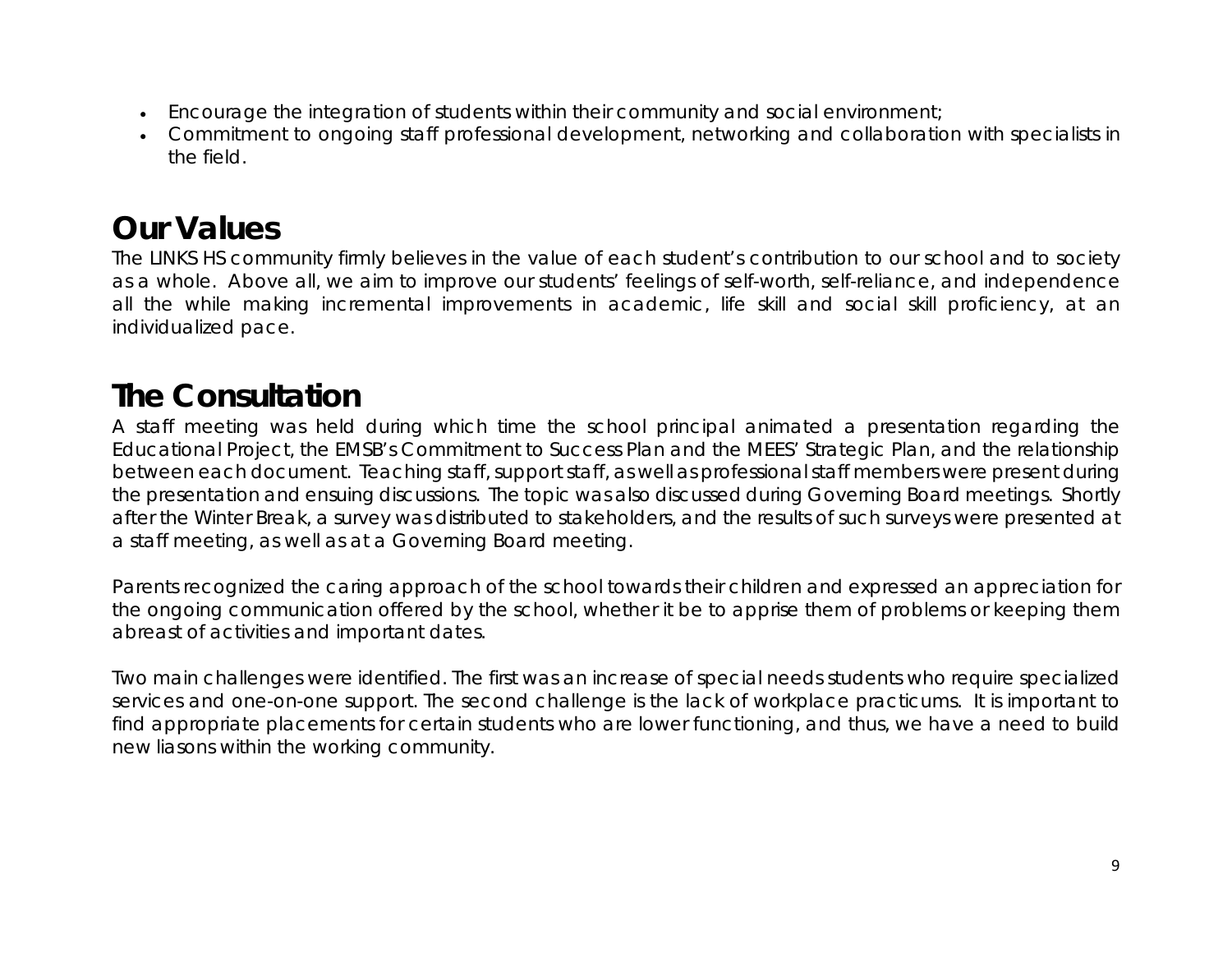### **Alignment to the EMSB's Commitment-to-Success Plan**

The school's educational project contains the specific policies of the school and the objectives selected for improving student success. These must be consistent with the school board's Commitment-to-Success Plan (Article 37). In what follows, the school will demonstrate how the selected objectives are coherent and consistent with those of the school board's Commitment-to-Success Plan.

### **EMSB Orientations, Objectives and School Objectives**

### *Orientation: Improved Academic Success*

**EMSB OBJECTIVE** 

### **Graduation and qualification**

To increase the percentage of students under the age of 20 who obtain a first diploma (SSD or DVS) or qualification after 7 years from 88.6% in 2016 to 91.0% by 2022

LINKS High School's contribution to the EMSB's success rate is based on the completion of the Work-Oriented Training Pathway (WOTP), Pre-Work program and Semi-Skilled Trade program.

|  | Year | <b>Oualification Ratio</b> |  |
|--|------|----------------------------|--|
|  |      | (% Equivalent)             |  |
|  | 2017 | $3/3(100\%)$               |  |
|  | 2018 | $3/3(100\%)$               |  |
|  |      |                            |  |

 **Table 1: Qualification Ratio of Students Registered in Pre-Work 3 on September 30th**

 *Source: GPI*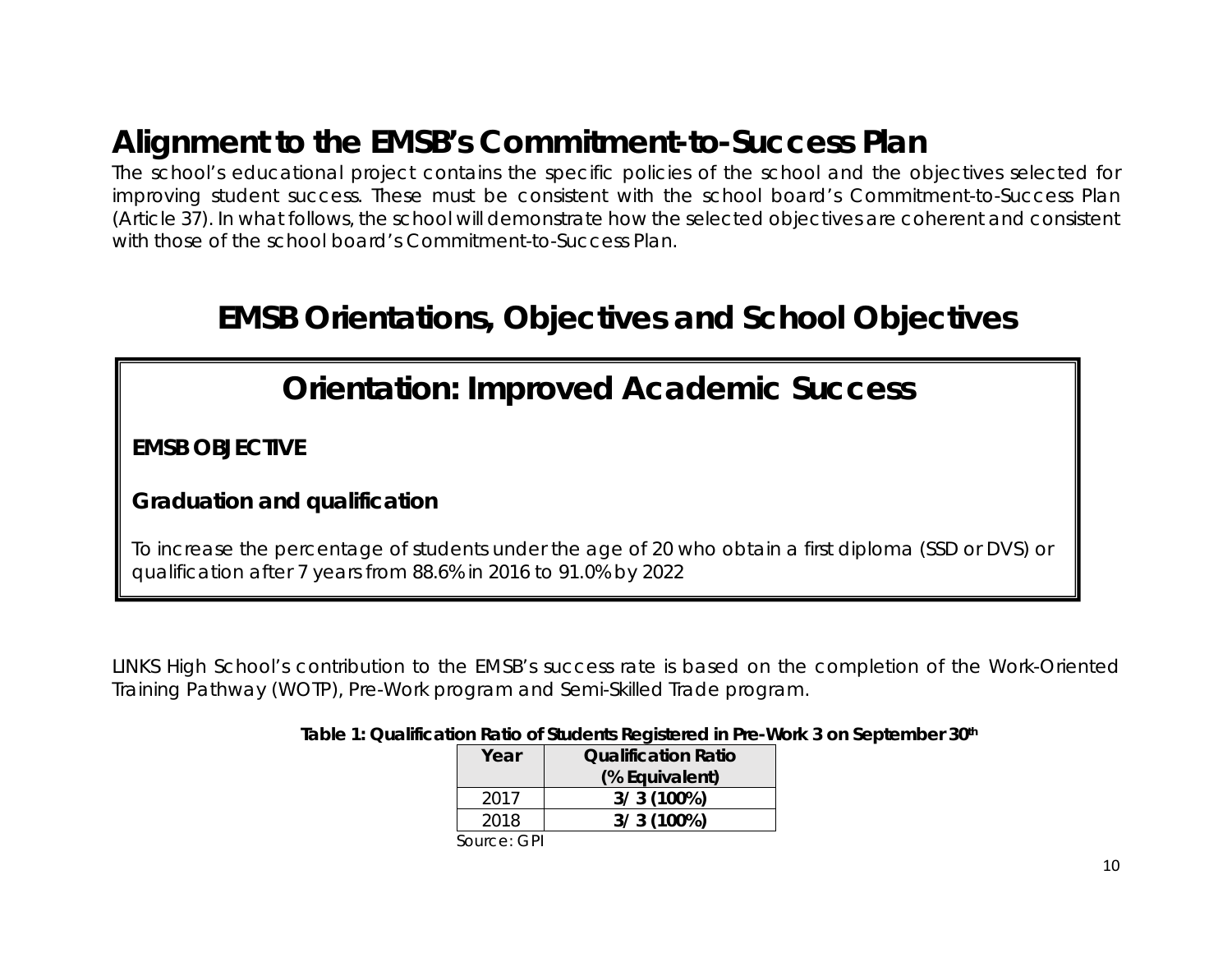The school's qualification ratio (percent equivalent) is determined by dividing the number of students who obtain a qualification (semi-skilled) by the total number of students registered in the qualifying year. Given that this population is small, the use of percentages in reporting on the qualification rate for this group can be misleading since a small change in numbers may produce a large fluctuation in percentages.

Table 1 shows that the qualification ratio of students registered in Pre-Work 3 (WOTP) on September 30th has been stable at 100%.

#### **Table 2: Qualification Ratio of Secondary Students Registered in Semi-Skilled on September 30th**

| Year        | <b>Oualification Ratio</b> |  |
|-------------|----------------------------|--|
|             | (% Equivalent)             |  |
| 2018        | $2/2(100\%)$               |  |
| Source: GPI |                            |  |

The Semi-Skilled Trade program is offered to students on the basis of ability and interest, and is not offered every year. Typically, students in the Pre-Work 2 cohort are considered for transfer into the Semi-Skilled Trade (SST) program towards the end of each school year. Thus, such students are not registered in Pre-Work Program Year 3, but rather, transferred to SST.

**School Objective 1: To have all students in the qualifying year of the WOTP who are registered on September 30 obtain their qualification through 2022.** 

**School Objective 1.1: To have all students in the qualifying year of the Semi-Skilled Trade Program who are registered on September 30 obtain their qualification through 2022.**

#### **Subjects:**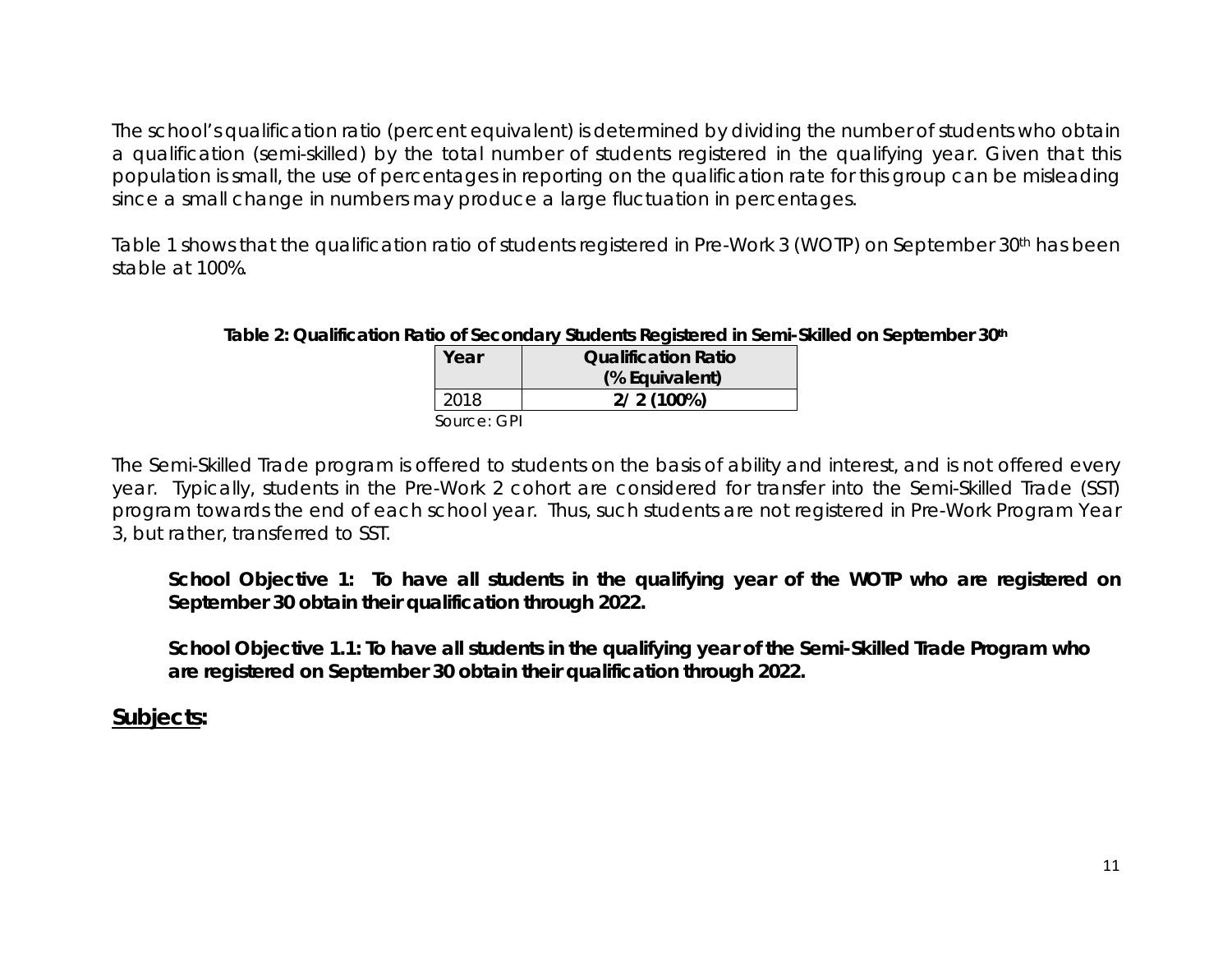### *Orientation: Equity among Various Groups*

### **EMSB OBJECTIVE**

**Equity**

To reduce the gap in success rates between males and females from 8.2% in 2016 to 6.2% by 2022.

The school board's Commitment-to-Success Plan addresses the gap in success rates between:

- regular students and students with special needs
- advantaged and disadvantaged schools
- first generation immigrant students and non-immigrants
- males and females

Because of the nature of this school, this objective will not be addressed.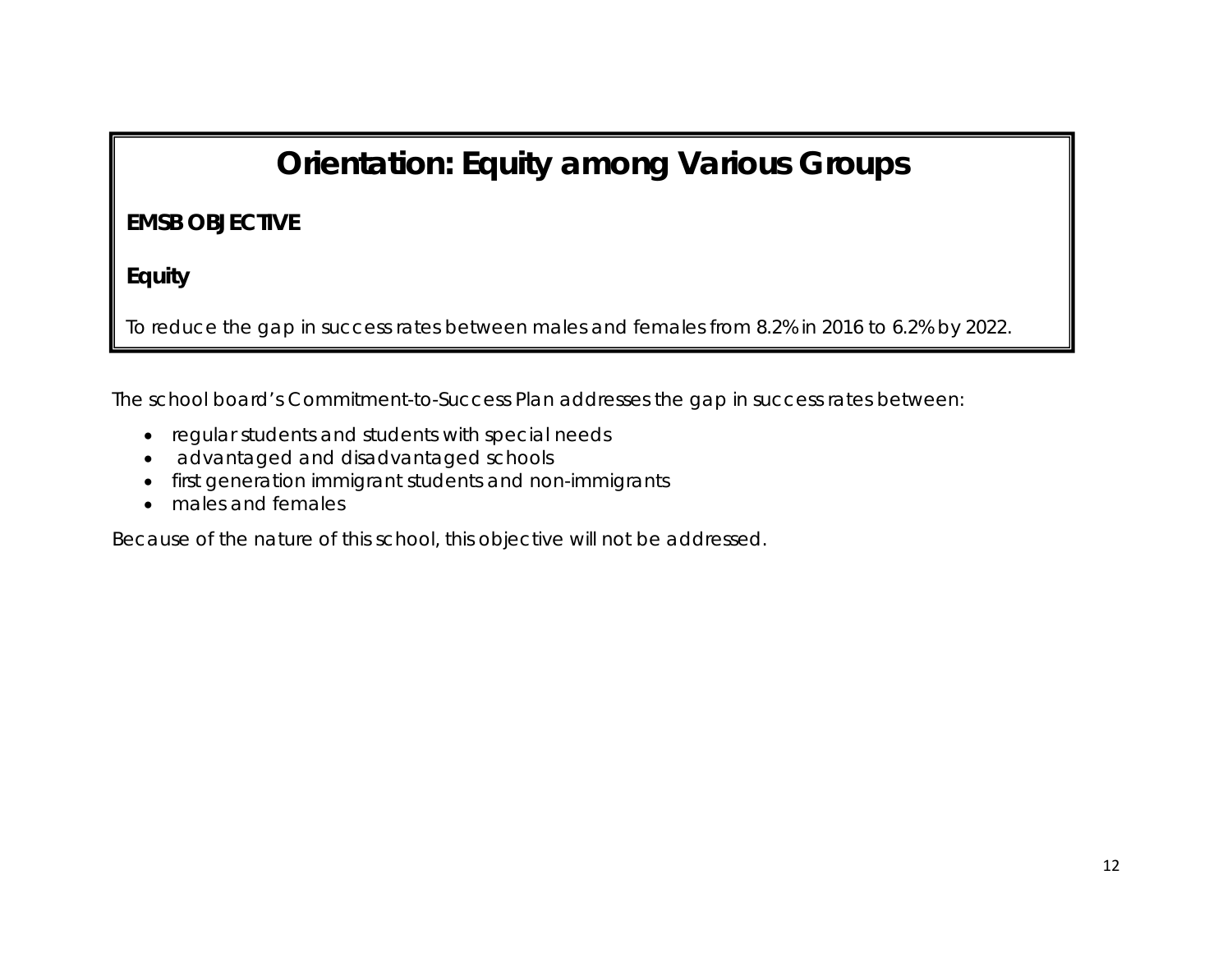### *Orientation: Mastery of Languages*

### **EMSB OBJECTIVE**

#### **Language Proficiency**

#### **English Language Arts**

To maintain a global success rate of at least 95% in secondary 5 English Language Arts June MEES Examination through 2022.

To increase the average mark of secondary 5 students in English Language Arts June MEES Examination from 74.2% in 2017 to 76.0% by 2022.

#### **Français langue seconde, programme de base et enrichi**

To maintain the success rate of 90% in the secondary 5 FLS June MEES Examination (programme de base), Reading Component, through 2022.

To increase the success rate of students in the secondary 5 FLS June MEES Examination (programme enrichi), Reading Component from 81.8% in 2017 to 85.0% by 2022.

The MAP English Language Arts program is aimed at enhancing our students' reading, writing and communication skills by having them participate in lessons that require the use of different sources of information such as technology, magazines, novels, et cetera. Students build their oral and written communication skills by learning about proper content and structure for different situations, by expressing their thoughts, opinions and beliefs, and by being encouraged to always selfadvocate. Students are exposed to written, spoken and media works to develop reading and listening comprehension strategies, and to evaluate the purpose of different texts.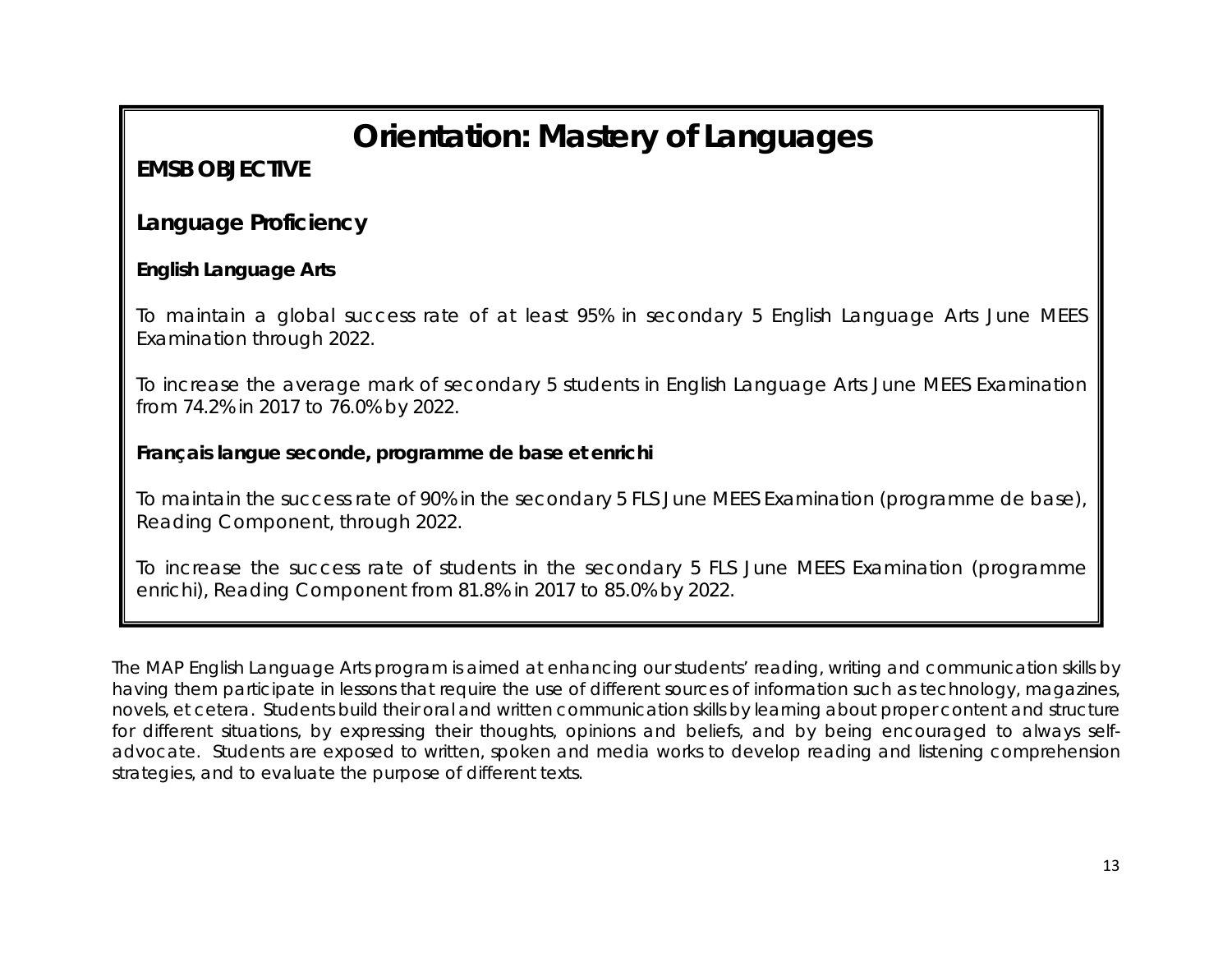| <b>Number of Students</b> |                            | Number of Students      |
|---------------------------|----------------------------|-------------------------|
|                           | Registered on              | Successfully Completing |
|                           | September 30 <sup>th</sup> | Requirements            |
| 2017                      |                            |                         |
| 2018                      |                            |                         |

#### **Table 2: Successful Completion in the Final Year of MAP English Language Arts**

*Source: Lumix, 2018*

In French class, students complete reading comprehension activities, oral presentations, short written reflections and, above all, thematic projects. Group work is highlighted throughout the French learning process. Technology is integrated in the learning environment from Smartboard activities to Duolingo app on students IPads.

Please note: There is no data for the completion of French, given that it is a second language. While students participate in developing their understanding of the language, there is no formal evaluation.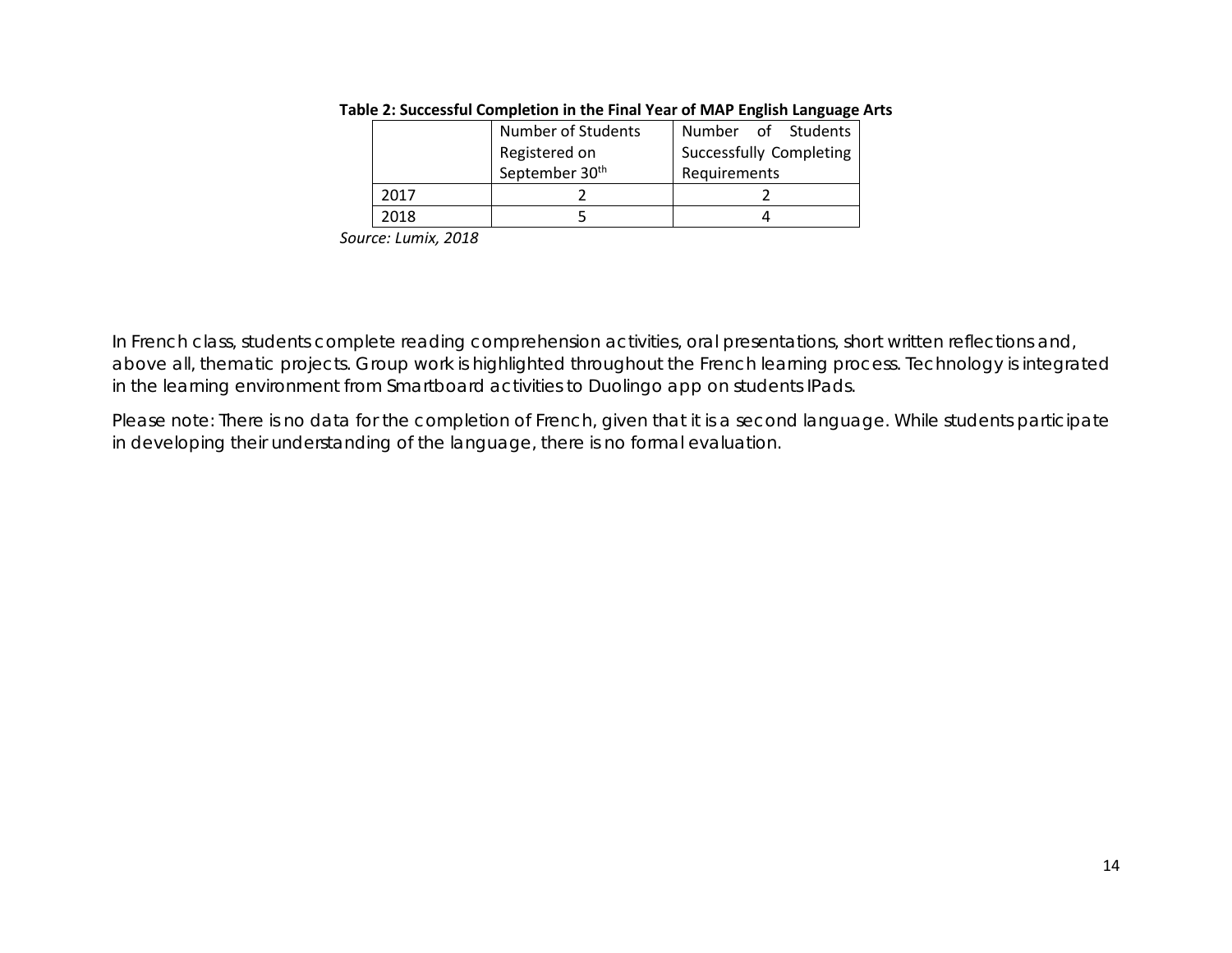### *Orientation: Well-being of the School Community*

### **EMSB OBJECTIVE**

#### **A welcoming, safe, and caring living environment:**

An educational living environment must be one that has a sense of safety and physical and psychological well-being for all. In this respect, a healthy and safe environment means that the educational setting must be free of bullying, discrimination, radicalization, intolerance and any other form of physical, sexual, emotional or psychological violence.

To decrease the rate of secondary students who report victimization resulting from bullying on the OURSCHOOL Survey from 16.0% in 2017 to 14.0% by 2022.

To increase the rate of secondary students who report feeling safe attending school on the OURSCHOOL Survey from 59.0% in 2017 to 62.0% by 2022.

To decrease the rate of moderate to high-level anxiety as reported by secondary school students on the OURSCHOOL Survey from 22.0% in 2017 to 20.0% by 2022.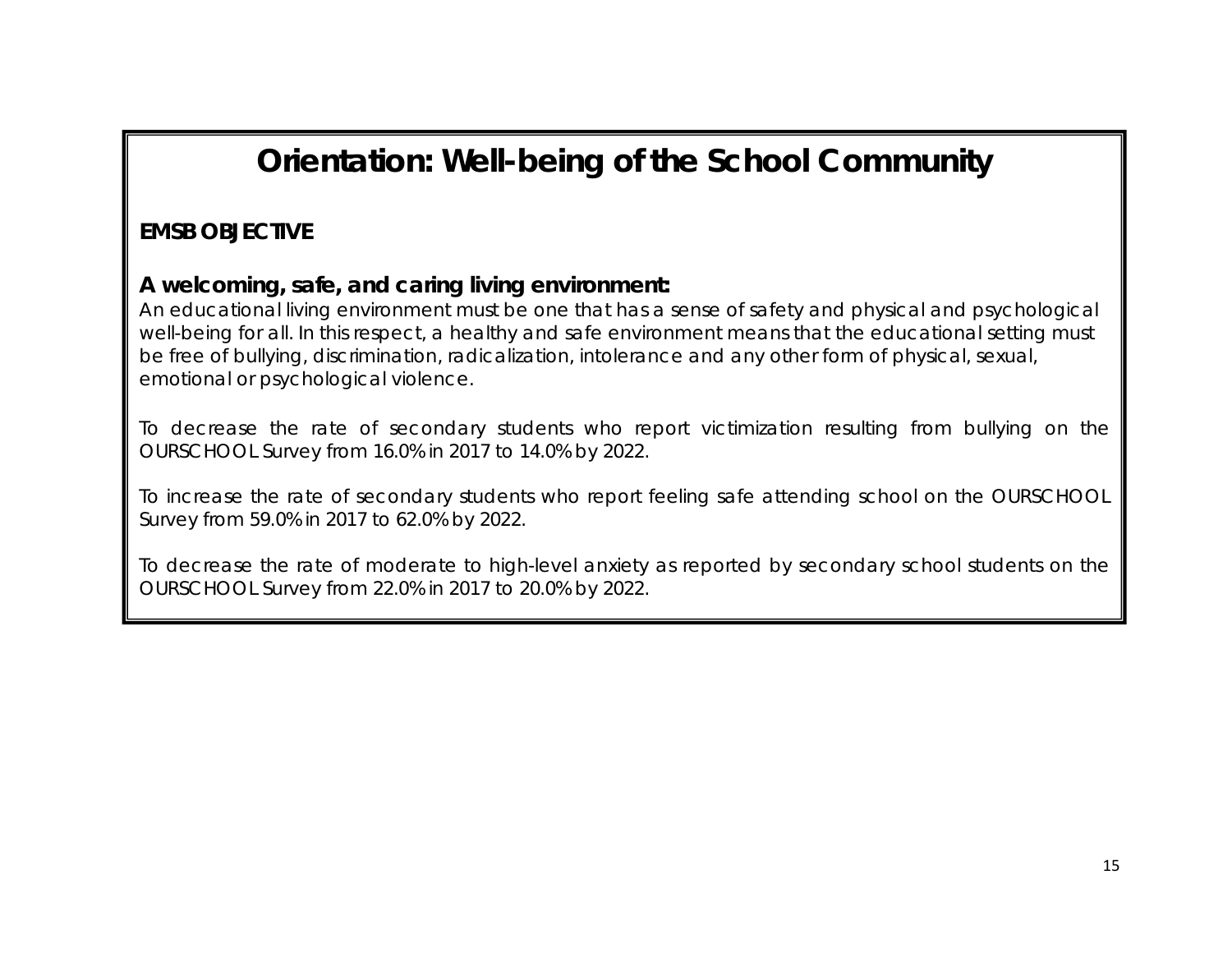#### **Students Perception of Bullying, Perception of School Safety and Sense of Anxiety:**

The healthy and safe school component will be monitored without the administration of the Our School survey. This survey is not a reliable data collection tool for our population, given the nature of the school.

We will collect data through administration-related interventions, as well as participation rates in healthy lifestyle choices related to extra-curricular activities. The vast majority of our students experience feelings of anxiety, due to their disabilities or difficulty in communicating their feelings, wants, and needs.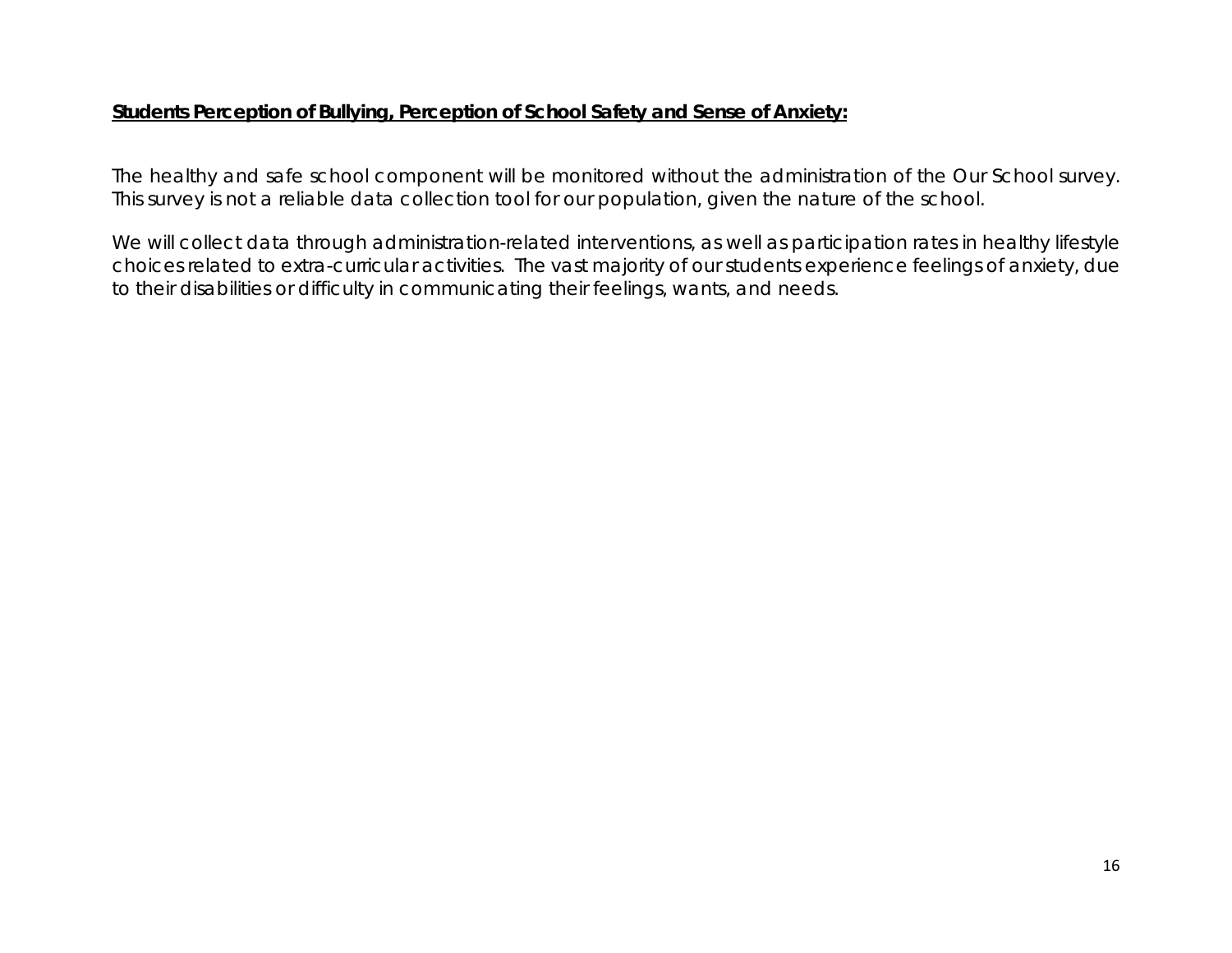### **Implementation and Monitoring of the Project**

The school will report to its community on the Educational Project on an annual basis. This has been determined in collaboration with the school board.

**Signatory Parties**

**ON BEHALF OF THE SCHOOL**

Patricia Petrecca **Angela Vaudry** Patricia Petrecca **Angela Vaudry** GOVERNING BOARD CHAIRPERSON PRINCIPAL

\_\_\_\_\_\_\_\_\_\_\_\_\_\_\_\_\_\_\_\_\_\_\_\_\_\_\_\_\_\_\_\_\_\_\_\_\_\_\_\_\_\_\_\_\_\_\_ \_\_\_\_\_\_\_\_\_\_\_\_\_\_\_\_\_\_\_\_\_\_\_\_\_\_\_\_\_\_\_\_\_\_\_\_\_\_\_\_\_\_\_\_\_\_\_\_

**ON BEHALF OF THE SCHOOL BOARD**

\_\_\_\_\_\_\_\_\_\_\_\_\_\_\_\_\_\_\_\_\_\_\_\_\_\_\_\_\_\_\_\_\_\_\_\_\_\_\_\_\_\_\_\_\_\_\_

Ann Marie Matheson DIRECTOR GENERAL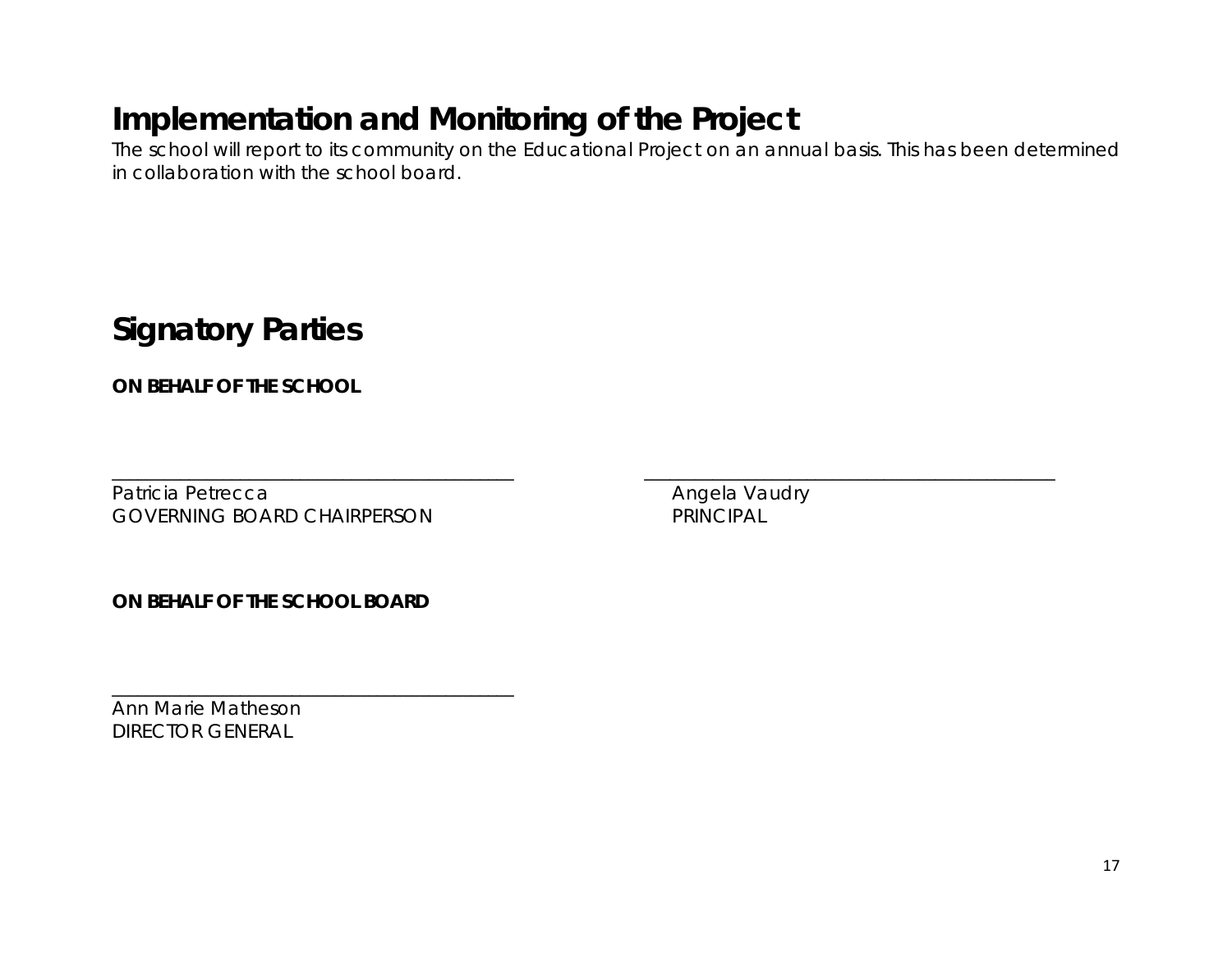#### **GOVERNING BOARD RESOLUTION**

#### **LINKS HIGH SCHOOL \_ \_\_\_\_ \_\_\_\_\_\_\_\_\_\_EDUCATIONAL PROJECT 2019-2022**

**WHEREAS The Education Act requires that the school develops an educational project;**

**WHEREAS The Educational Project was developed with the participation of the various stakeholders involved in the school, including: the governing board, parents, school staff, students, community and school board representatives;**

**WHEREAS The Educational Project is coherent with the School Board's Commitment-to-Success Plan;**

**WHEREAS the period covered by the Educational Project is harmonized with the Commitment-to-Success Plan period covered by the School Board;**

**IT WAS MOVED BY Myriam Farley AND RESOLVED THAT the Educational Project of 2019-2022 be adopted by the Governing Board.** 

**IT WAS FURTHER MOVED BY Samanta Dudok AND RESOLVED THAT a copy of the Educational Project be sent to the School Board for its adoption.** 

**IT WAS FURTHER MOVED BY Patricia Petrecca AND RESOLVED THAT upon adoption of the Educational Project by School Board, the Educational Project will be made public and communicated to the parents and school staff.** 

\_\_\_\_\_\_\_\_\_\_\_\_\_\_\_\_\_\_\_\_\_\_\_\_\_\_\_\_\_\_\_\_\_\_\_\_\_\_\_ \_\_\_\_\_\_\_\_\_\_\_\_\_\_\_\_\_\_\_\_\_\_\_\_\_\_\_\_\_\_\_\_

**Signed on April 2, 2019;**

Patricia Petrecca **Angela Vaudry** Patricia Petrecca **Angela Vaudry** Governing Board Chairperson Signature, Principal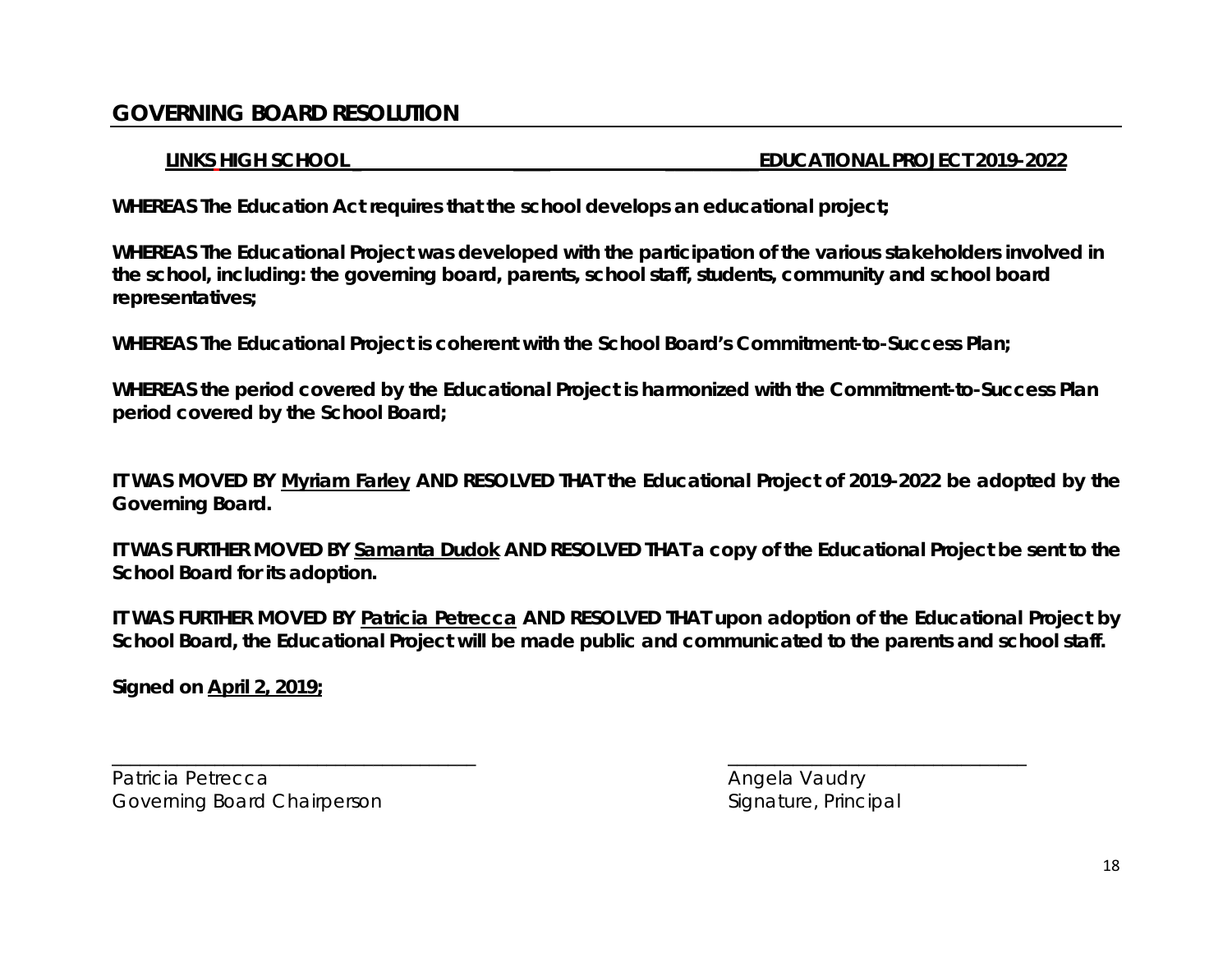## **Appendix 1 Strategies for Implementation of School Objectives**

| <b>Graduation and qualification:</b>                                                                                                                                               |                                                                                                                                                                                                                                                                                                                                                       |                                                                                                                                                                                                                                                                                                                                                                                                                                                                                                                                                                                                                                                              |  |  |  |
|------------------------------------------------------------------------------------------------------------------------------------------------------------------------------------|-------------------------------------------------------------------------------------------------------------------------------------------------------------------------------------------------------------------------------------------------------------------------------------------------------------------------------------------------------|--------------------------------------------------------------------------------------------------------------------------------------------------------------------------------------------------------------------------------------------------------------------------------------------------------------------------------------------------------------------------------------------------------------------------------------------------------------------------------------------------------------------------------------------------------------------------------------------------------------------------------------------------------------|--|--|--|
|                                                                                                                                                                                    | 30th obtain their qualification through 2022.                                                                                                                                                                                                                                                                                                         | School Objective 1: To have all students in the qualifying year of the WOTP who are registered on September                                                                                                                                                                                                                                                                                                                                                                                                                                                                                                                                                  |  |  |  |
| School Objective 1.1: To have all students in the qualifying year of the Semi-Skilled Trade Program who are<br>registered on September 30 obtain their qualification through 2022. |                                                                                                                                                                                                                                                                                                                                                       |                                                                                                                                                                                                                                                                                                                                                                                                                                                                                                                                                                                                                                                              |  |  |  |
| Indicator                                                                                                                                                                          | Target                                                                                                                                                                                                                                                                                                                                                | <b>Strategies</b>                                                                                                                                                                                                                                                                                                                                                                                                                                                                                                                                                                                                                                            |  |  |  |
| The number of students<br>who obtain their<br>qualification                                                                                                                        | To have all students in<br>the qualifying year of<br>the WOTP who are<br>registered on<br>September 30 <sup>th</sup> obtain<br>their qualification<br>through 2022.<br>To have all students in<br>the qualifying year of<br>the Semi-Skilled Trade<br>Program who are<br>registered on<br>September 30 obtain<br>their qualification<br>through 2022. | In addition to actual work placements, students take courses that<br>prepare them for the workplace and give them work experience within<br>the school (travel training, woodworking, food preparation, etc)<br>On-site visits by teachers to help and support students while at their<br>work placements.<br>On-site career-advisor to aid in work placement and employer-<br>relationship building<br>Appropriate work-related facilities in the school (woodshop,<br>cafeteria/ kitchen, salon and grocery store areas)<br>ETS WOTP consultant will be deployed to give workshops to teachers<br>and give support throughout implementation of strategies |  |  |  |